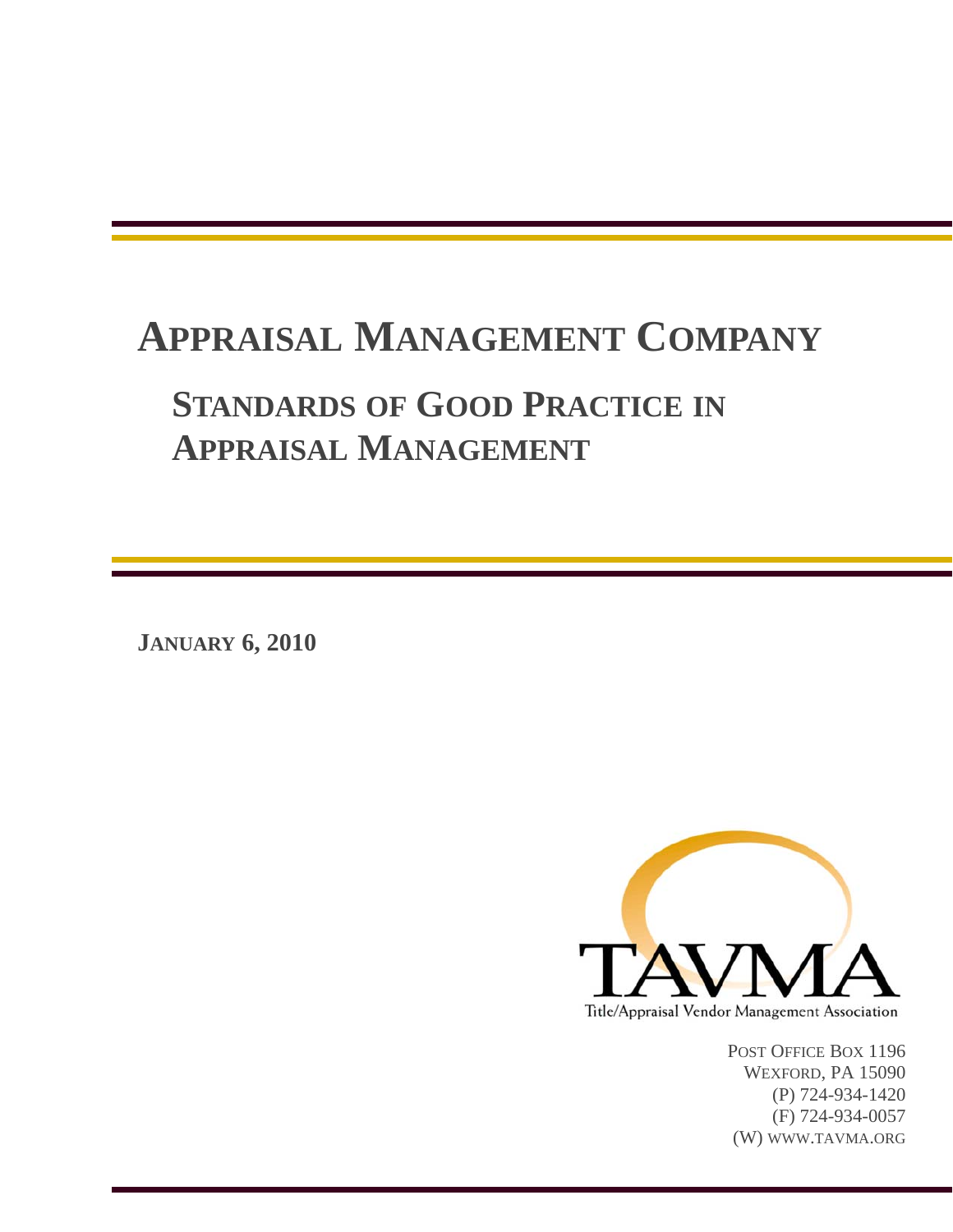# **APPRAISAL MANAGEMENT COMPANY STANDARDS OF GOOD PRACTICE IN APPRAISAL MANAGEMENT**

**\_\_\_\_\_\_\_\_\_\_\_\_\_\_\_\_\_\_\_\_\_\_\_\_\_\_\_\_\_\_\_\_**

### **Executive Summary**

The Title Appraisal Vendor Management Association (TAVMA) is a trade association of the real estate mortgage settlement services industry. Our membership includes, among others, appraisal management companies (AMCs), whose role it is to manage the appraisal fulfillment process on behalf of their mortgage-lending clients. The TAVMA Standards of Good Practice in Appraisal Management outlines various operating and business practices that appraisal AMCs can incorporate into their business models to help ensure that quality valuations are provided to financial institutions in a timely and useful manner. The standards relate to various operational practices of AMCs, including panel management of qualified appraisers, quality control, workflow, regulatory compliance and customer service, while remaining consistent with federal inter-agency guidance, the Home Valuation Code of Conduct (Code), and other relevant federal and state statutes and regulations.

AMCs typically operate centralized processing centers from which they offer services on a regional or national basis. They manage and oversee networks of staff and/or independent, third-party service appraisers ('vendors") as well as all of the ordering, tracking, and delivery tasks associated with the vendors' offerings. AMCs may, among other services:

- (i) recruit and qualify vendors for the networks, as well as verify their licensure and/or certification, check references and audit work samples;
- (ii) negotiate and set service level expectations with individual vendors;
- (iii) assume loan-level administrative duties for the large numbers of transactions in their pipelines, including order entry and assignment, tracking order status, updating clients on delays,

#### *Standards of Good Practice in Appraisal Management, by TAVMA. – www.tavma.org*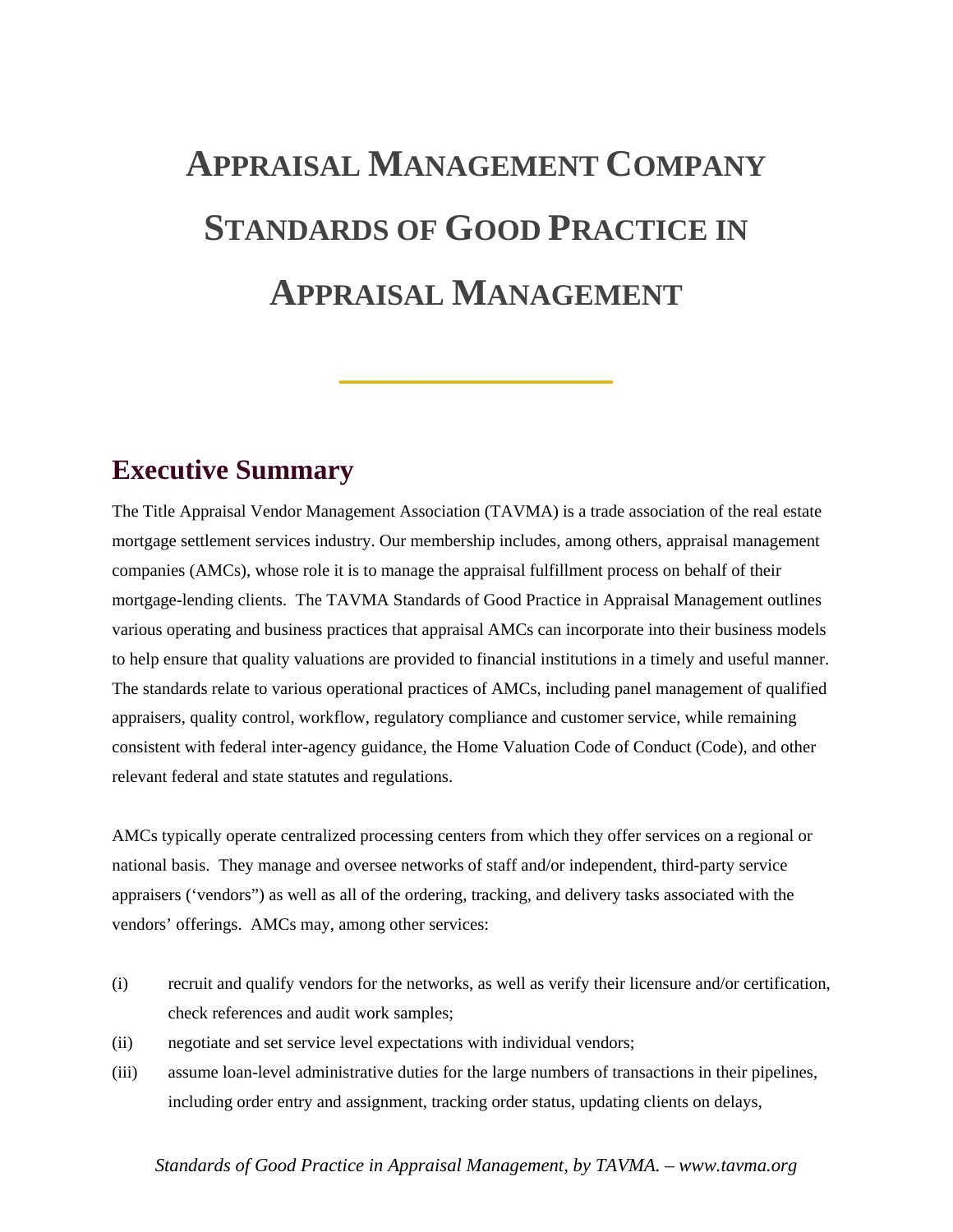performing both pre- and post-delivery quality control, transmitting to and archiving appraisal reports for clients, handling payment, engaging in dispute resolution between lenders and appraisers, and ensuring proper record retention;

- (iv) provide a single point of contact for lenders and uniformity across jurisdictions;
- (v) perform quality control assessments of completed appraisal reports to ensure conformity to appraisal guidelines of Government Sponsored Enterprises;
- (vi) warrant the quality of appraisals ordered from participating vendors;
- (vii) develop and offer technology interfacing that permits auto assigning, tracking, and reviewing and the electronic delivery of reports to increase the efficiency of the appraisal process; and
- (viii) develop and offer new products, risk scoring models, MISMO-compliant delivery options and other process improvements.

The Standards of Good Practice in Appraisal Management is organized into nine (9) sections:

- Supplier Recruitment & Coordination
- **Appraisal Order Assignment**
- Order Tracking & Workflow Management
- **Pre- and Post-Delivery Quality Control**
- **Appraisal Delivery**
- Customer Service, Dispute Resolution, Client Pressure
- **Product and Technology Development and Utilization**
- Sales, Marketing and Administration
- Training  $&$  Development.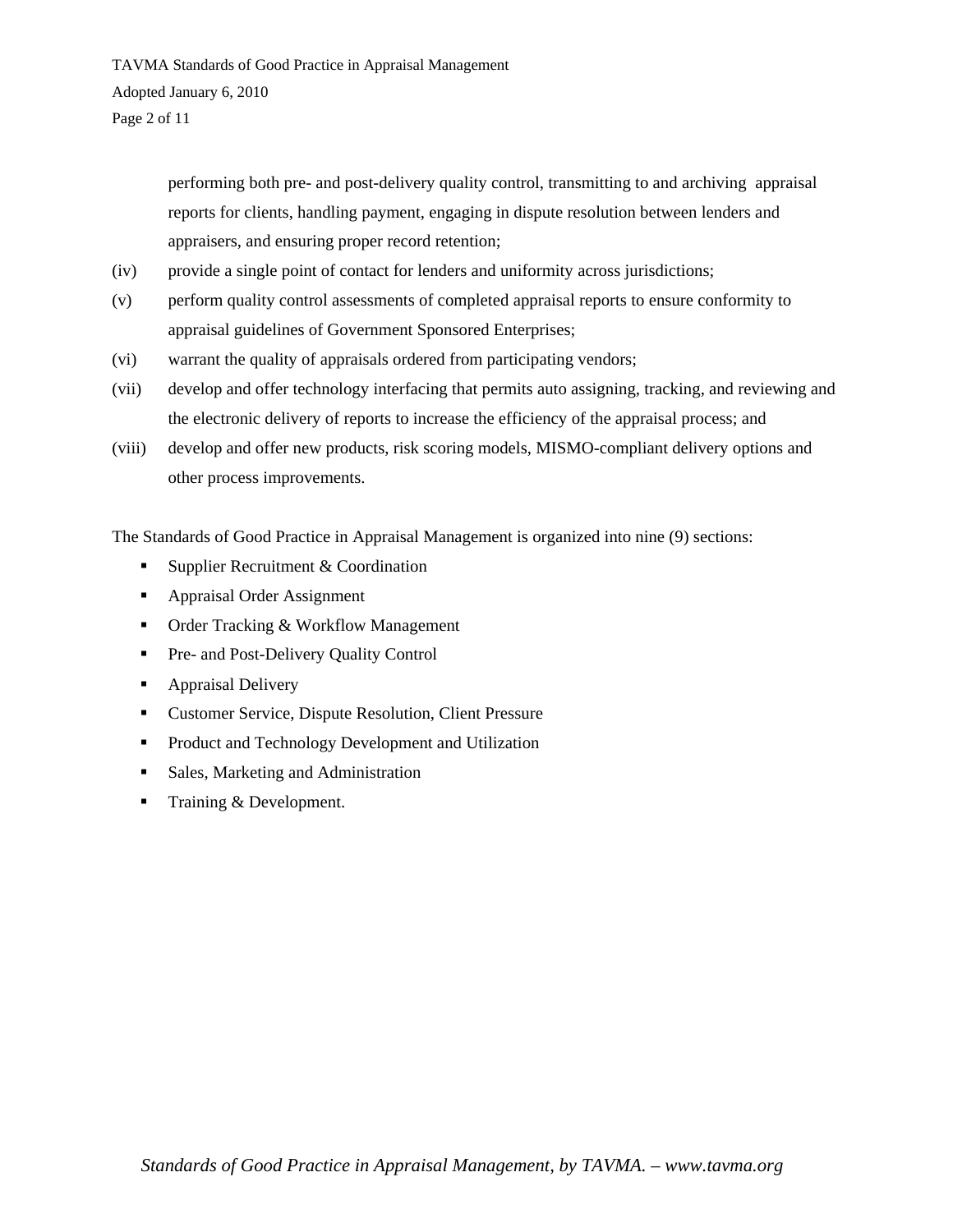\_\_\_\_\_\_\_\_\_\_\_\_\_\_\_\_\_\_\_\_\_\_\_\_\_\_\_\_\_\_\_\_\_\_\_\_\_\_\_\_\_\_\_\_\_\_\_\_

\_\_\_\_\_\_\_\_\_\_\_\_\_\_\_\_\_\_\_\_\_\_\_\_\_\_\_\_\_\_\_\_\_\_\_\_\_\_\_\_\_\_\_\_\_\_\_\_

### **Table of Contents**

| <b>Executive Summary</b>                                             |    |
|----------------------------------------------------------------------|----|
| Section 1 – Supplier Recruitment and Coordination                    | 4  |
| Section 2 – Appraisal Order Assignment                               | 5  |
| Section 3 – Order Tracking and Workflow Management                   | 6  |
| Section 4 – Pre- and Post-Delivery Quality Control                   | 6  |
| Section 5 – Appraisal Delivery                                       | 7  |
| Section 6 – Customer Service, Dispute Resolution, Client<br>Pressure | 8  |
| Section 7 – Product and Technology Development and<br>Utilization    | 9  |
| Section 8 – Sales, Marketing and Administration                      | 10 |
| Section 9 – Training and Development                                 | 11 |
| <b>About TAVMA</b>                                                   | 11 |
|                                                                      |    |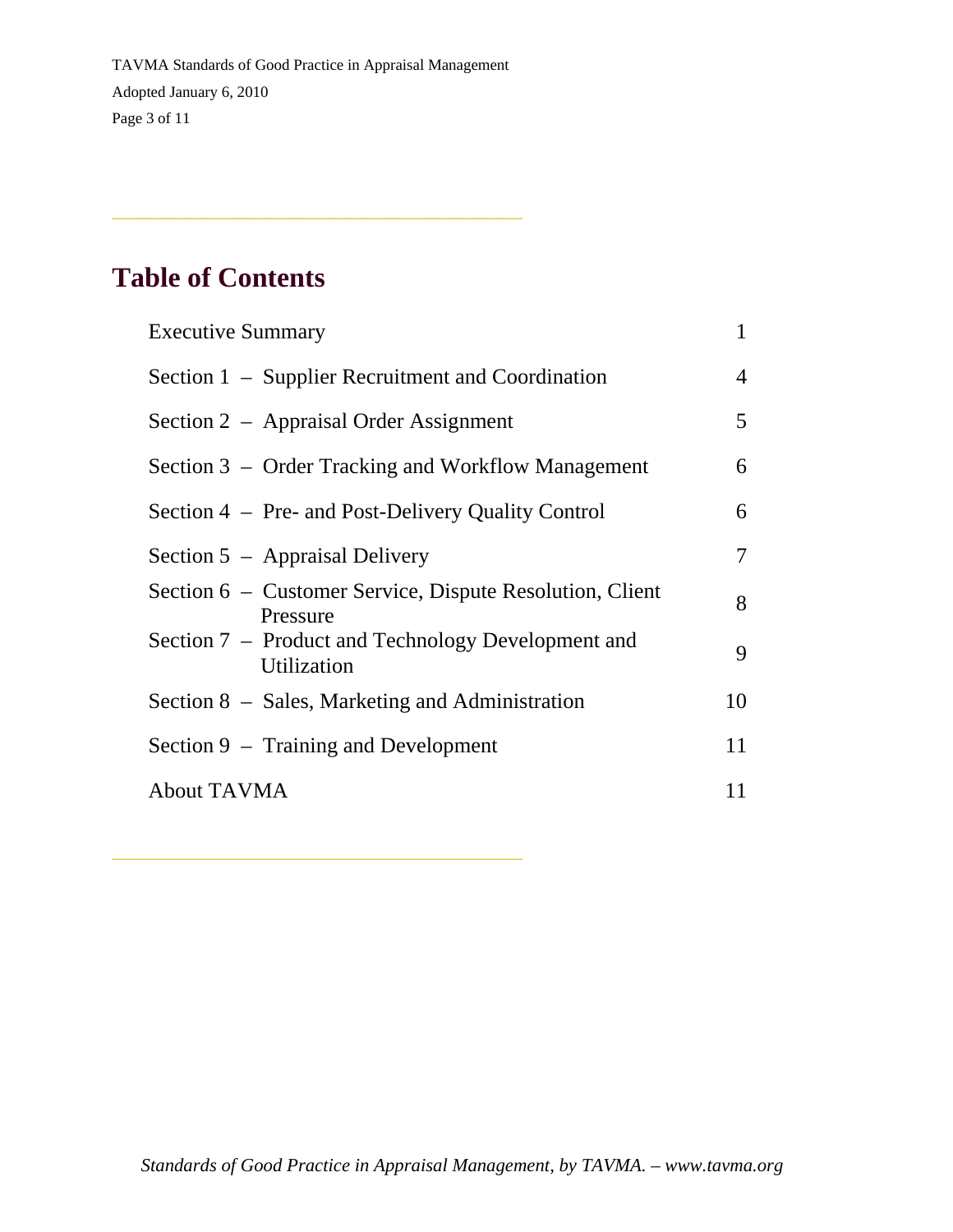TAVMA Standards of Good Practice in Appraisal Management Adopted January 6, 2010 Page 4 of 11

### **Section 1 – Supplier Recruitment and Coordination**

#### **Overview**

Recruiting staff and independent appraisers and coordinating panels of appraisers are central to appraisal vendor management. Appraiser recruitment can be divided into two (2) categories: tactical recruitment, in which the AMC recruits an appraiser to fulfill an assignment in an area lacking coverage; and strategic recruitment, in which the AMC recruits additional appraisers to fill service gaps or to augment or replace existing vendors. Although the same due diligence and care apply to both situations, tactical recruiting often requires quicker decisions, since there is an appraisal order in the queue awaiting assignment.

#### **Standard of Good Practice**

In Supplier Recruitment and Coordination, an AMC should adhere to the following Standard of Good Practice.

An AMC should:

- Maintain and periodically review and update policies and procedures for recruiting and transitioning qualified certified and licensed appraisers to its appraiser panel. These policies and procedures should include standards and guidelines for appraiser due diligence, minimum education and experience, licensure/certification, work sample review, background checks, fee and service level agreements, and references.
- Engage management personnel to periodically review vendor recruitment procedures to be sure that they are still relevant and are being followed; that recruiting personnel are trained on appropriate standards and guidelines, and that appraiser files are audited to ensure that the recruiting procedures are being used. Management should update recruiting guidelines based on audit results.
- Base the hiring or engagement decision on the qualifications of the appraiser consistent with the company's recruiting standards and guidelines and any additional criteria provided by the lender. While the appraiser fee may be considered, it should not be the exclusive factor.
- **Monitor and document the performance of appraisal vendors over time. Such monitoring should** ensure that measurements of characteristics, such as service levels, customer service, timeliness, and particularly quality, are fair and accurate.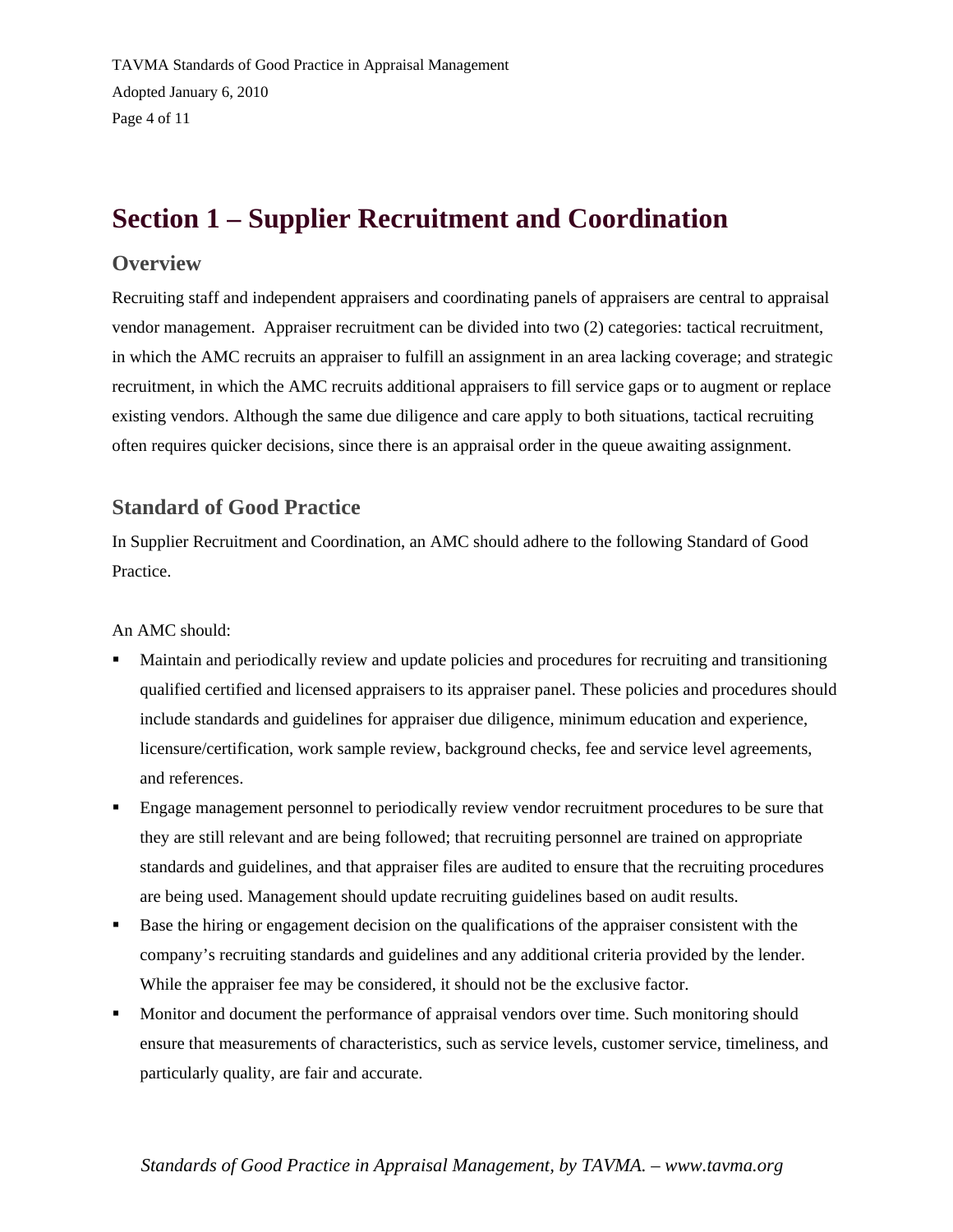TAVMA Standards of Good Practice in Appraisal Management Adopted January 6, 2010 Page 5 of 11

- Ensure, prior to engaging an appraiser, that the appraiser is appropriately licensed or certified by the state and for the property type in which the appraiser will perform assignments.
- Recognize that licensing or certification is a minimum qualification for eligibility for an appraisal assignment and therefore should not base engagement of an appraiser solely on a valid appraiser license or certification. The AMC should also consider an appraiser's experience, education, designation, proximity to and familiarity with the area(s) in which the appraiser proposes to complete appraisals, etc.
- Rely on the objective evaluation of past performance in determining the eligibility of an appraiser for an appraisal assignment.

### **Section 2 – Appraisal Order Assignment**

#### **Overview**

In order to effectively select an appraiser for an assignment, AMC order assignment personnel and management need to understand and provide the appraiser the requirements of an assignment including basic property characteristics, loan types, turn time, lender specific addenda, etc. Moreover, AMC personnel should address the capabilities, geographic proximity, expertise and availability of potential appraisers in relation to these appraisal assignments.

#### **Standard of Good Practice**

In Appraisal Order Assignment, an AMC should adhere to the following Standard of Good Practice.

- Obtain an understanding of each appraiser's competency in greater detail than licensure. Appraisers have different experience levels and understanding detailed competencies improves product quality. The types of competencies that AMCs need to track include complex properties, modular, multifamily, acreage, FHA, REO, Desk Reviews, and Field Reviews.
- Work should not be assigned to appraisers not familiar with a market or not competent to complete the specific assignment. Note: according to USPAP, it is the ultimate responsibility of the appraiser to only accept work that s/he is competent to complete.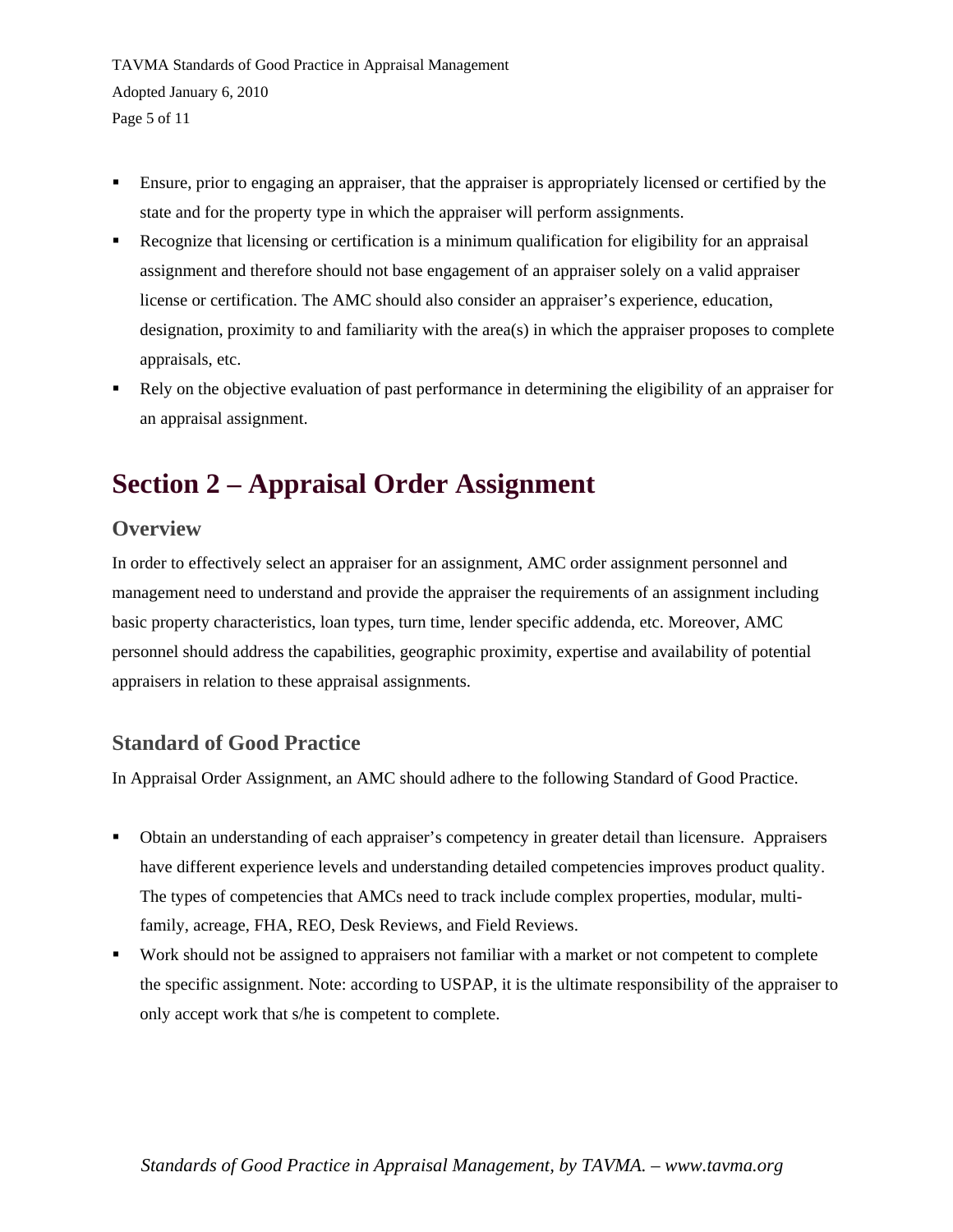TAVMA Standards of Good Practice in Appraisal Management Adopted January 6, 2010 Page 6 of 11

### **Section 3 – Order Tracking and Workflow Management**

#### **Overview**

Order tracking and workflow management largely is accomplished using transaction management systems (TMS). Automated order assignment, tracking, statusing and reporting systems enable AMCs to manage high volumes of work, and in fact enable them to focus on exception management (orders that fall out of the normal production continuum). The complexity and proprietary nature of these automated TMS tools make standards of practice for the technological development and application of these systems beyond the scope of this document. Even within such environments, however, there remain numerous opportunities for human intervention in order tracking and workflow management. The following standards of good practice relate to situations in which AMC personnel interact with their appraisers.

#### **Standard of Good Practice**

In Order Tracking and Workflow Management, an AMC should adhere to the following Standard of Good Practice.

- After the AMC assigns the order, the appraiser is responsible for inspecting the property and completing the requested report. The AMC should require status updates for each of the steps. Appraisers should be expected to provide updates either verbally or through email or a website on a regular basis and, if appraisers do not provide updates, the AMC has the right to contact the appraiser to request a status report.
- AMC personnel should seek clarity in interacting with appraisers. Instructions and agreements should be clear and specific as to expectations of quality, service, and cost. Whenever possible discussions with appraisers and any instructions and agreements should be notated in an electronic notepad or paper file.

### **Section 4 – Pre- and Post-Delivery Quality Control**

#### **Overview**

AMCs employ different methods and technologies to conduct pre- and post-delivery quality control. The standards in this section do not endorse or prescribe one methodology or technology versus another in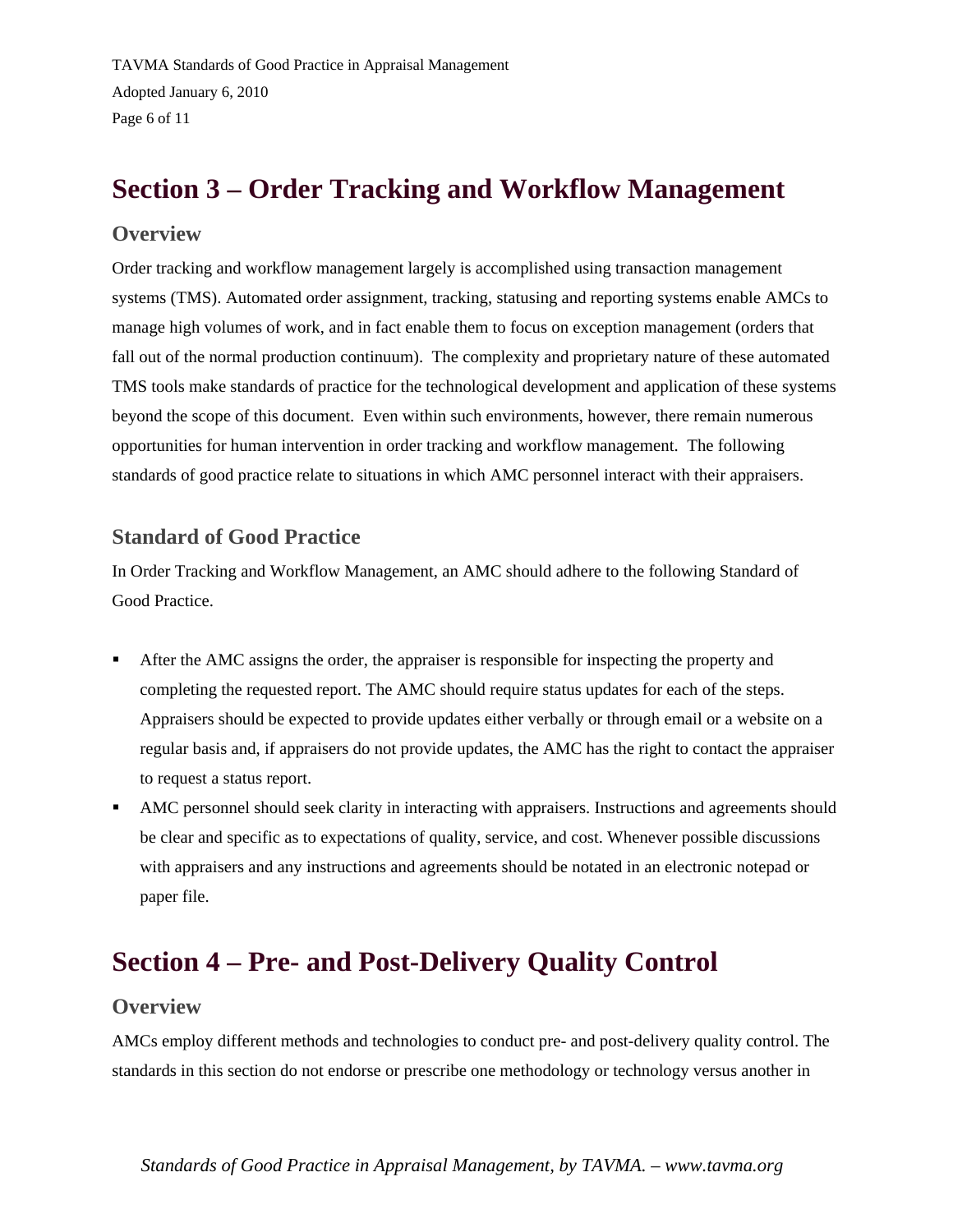TAVMA Standards of Good Practice in Appraisal Management Adopted January 6, 2010 Page 7 of 11

performing these functions. Rather the standards focus on the important functional aspects of pre- and post-delivery quality control within an AMC production, quality control and risk management operation.

#### **Standard of Good Practice**

An AMC should adhere to the following Standard of Good Practice in managing Pre- and Post-Delivery Quality Control.

- AMCs should implement and manage a quality control program to assess the work submitted by the appraiser panel.
- The appraiser should be asked to confirm that the completed report meets all of the lender's requirements as documented on the engagement letter.
- AMCs are entitled to maintain a list of approved appraisers as well as a list of disapproved appraisers. With this entitlement comes a responsibility for ethical and professional treatment of appraisers. AMCs should only place appraisers on the disapproved list if the AMC determines and documents that the appraiser provided unacceptable products or service. Appraisers may also be disapproved by lenders, GSEs or other AMC clients, and AMCs may be required to include those disapprovals on their list(s). As a general rule, the AMC should not include an appraiser on the disapproved list unless such action is based upon substantiated complaints or confirmed information and appropriately documented.

### **Section 5 – Appraisal Delivery**

#### **Overview**

Appraisals may be delivered between the appraiser and the AMC or the AMC and the lender by various means including electronic transfer or hard copy format either through the mail or overnight delivery service. Therefore, this section is designed to establish standards of practice that are relevant regardless of the means of delivery.

#### **Standard of Good Practice**

In Appraisal Delivery, an AMC should adhere to the following Standard of Good Practice.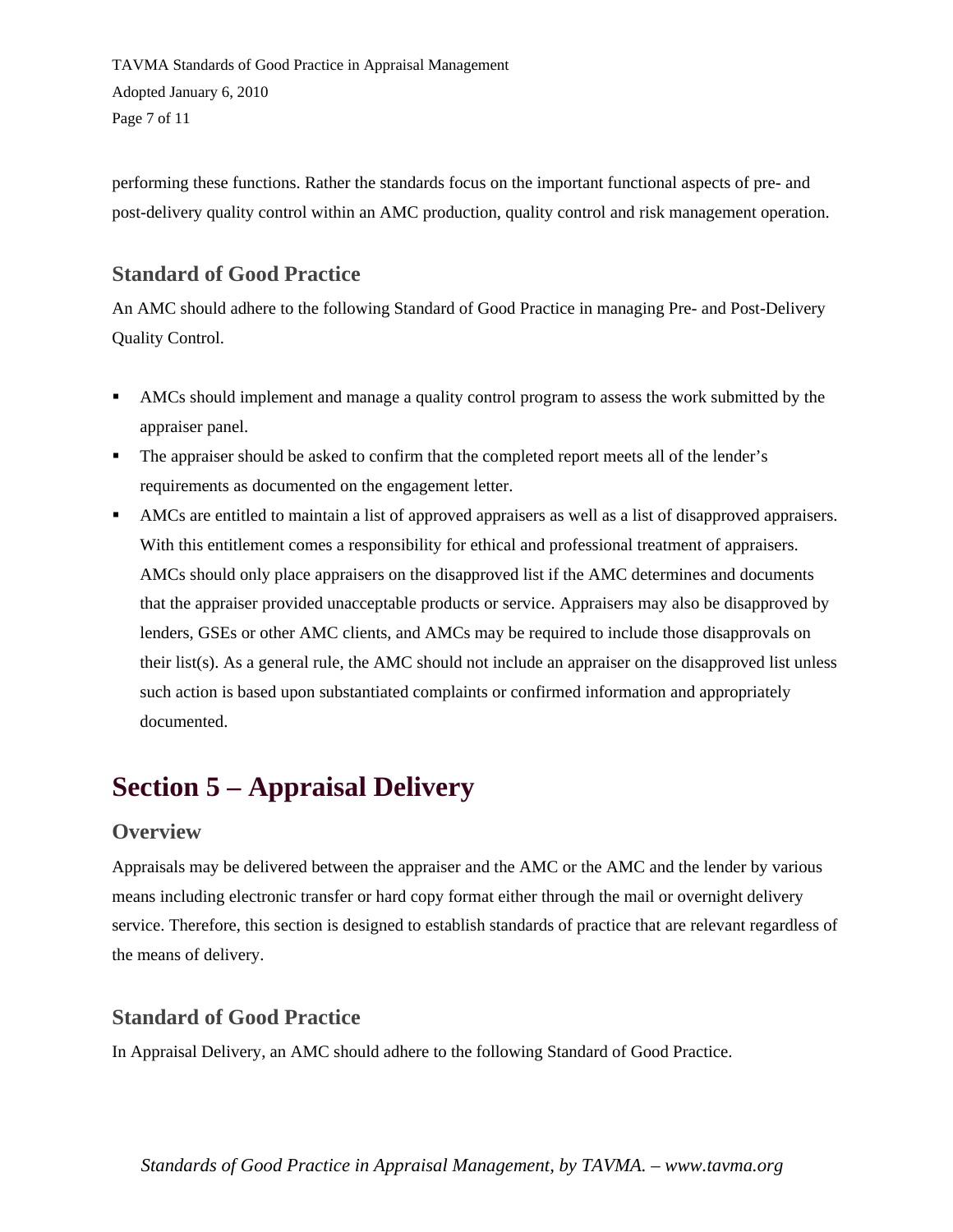TAVMA Standards of Good Practice in Appraisal Management Adopted January 6, 2010 Page 8 of 11

 Once a completed report passes the quality control review, the appraisal as delivered by the appraiser should be delivered to the lender in PDF format or other format as agreed to by the AMC, the lender, and the appraiser. Typical delivery channels include website upload, portal upload, email or hardcopy.

### **Section 6 – Customer Service, Dispute Resolution, Client Pressure**

#### **Overview**

The standards within this section describe what an AMC representative should do or avoid in interactions with appraisers and customers.

#### **Standard of Good Practice**

An AMC should adhere to the following Standard of Good Practice in managing Customer Service, Dispute Resolution, and Client Pressure.

- AMCs should provide lenders with a forum to request corrections, explanations, or resolution of value disputes through a managed, responsive, non-pressure based process.
- Value reconsideration requests should be managed through the AMC's dispute resolution staff that should be knowledgeable of appraisal requirements as well as be sensitive to avoidance of undue influence.
- AMCs should provide panel appraisers with access to a phone number and email address through which they can report undue influence by anyone in the appraisal process. This includes lenders, mortgage brokers, borrowers, appraisal management companies, Realtors, or builders. The following controls are recommended to ensure that no undue influence occurs in the process:
	- o Documentation of phone number and email address procedures
	- o Hotline phone number and email address activity log
	- o Documentation of action taken in response to complaints.
- AMCs should not make any payment, threat or promise, directly or indirectly, to any appraiser for the purposes of influencing the independent judgment of the appraiser with respect to the value of the property.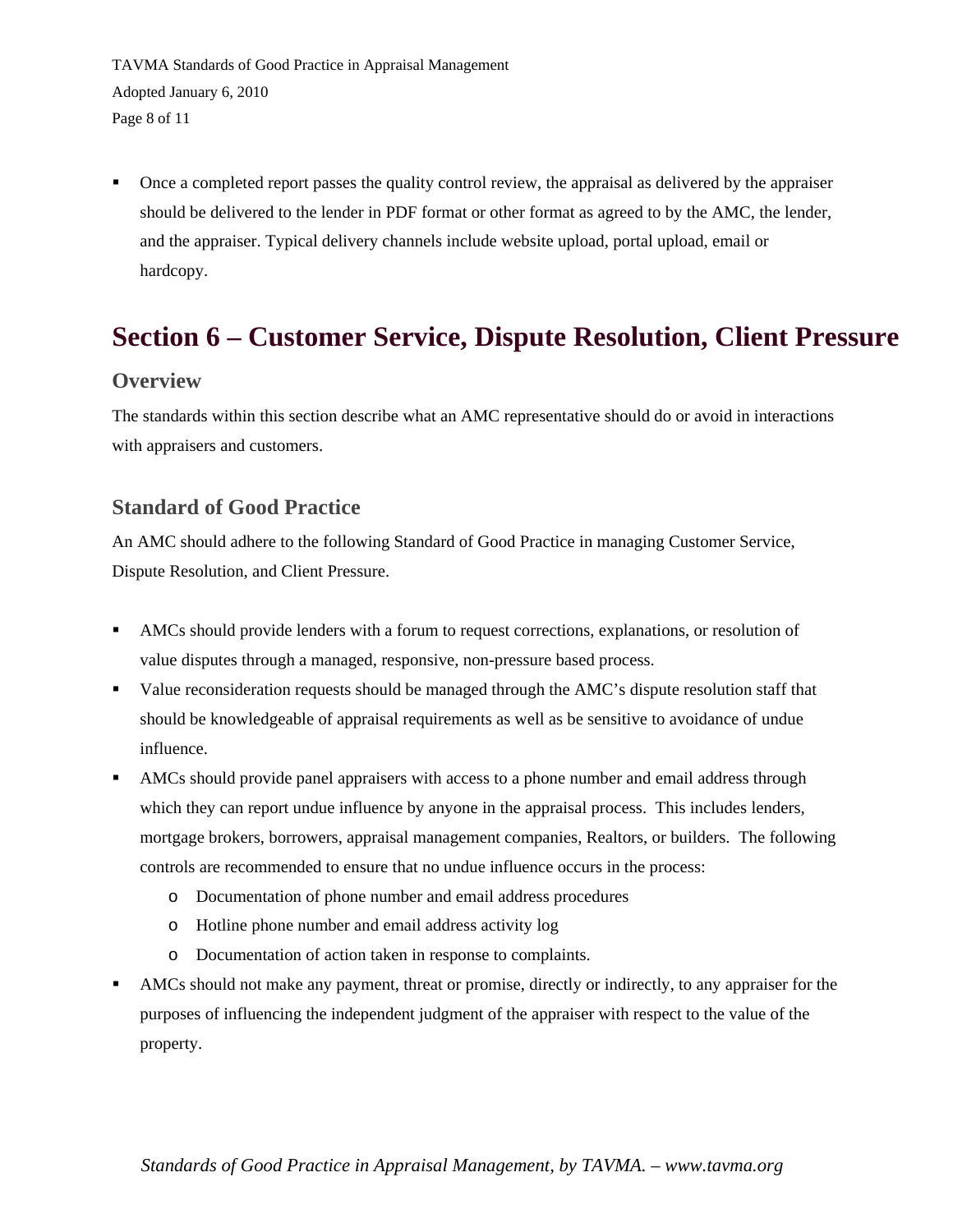TAVMA Standards of Good Practice in Appraisal Management Adopted January 6, 2010 Page 9 of 11

- AMCs should have written policies in place that strictly prohibit anyone within the AMC, and any client of the AMC, from attempting to influence an appraiser with the goal of altering the outcome of an appraisal report.
- AMCs should be clear about what internal sanctions parties applying inappropriate pressure will face.
- AMCs should provide a copy of the AMC's written appraiser independence policy along with independent contractor agreements that place a strong emphasis on the appraiser as an independent third-party.
- AMCs should develop channels which allow for the appropriate, non-pressured transmission of market data from other parties (builder, real estate agent, etc.) through the AMC and to the appraiser for consideration in the analysis.
- AMCs should encourage appraisers to make reports of inappropriate contact on the part of the AMC or the client of the AMC to appropriate regulatory authorities.
- AMCs should spell out what actions on the part of the appraiser may result in his or her removal from the AMC's panel.
	- o AMCs only utilize the dispute resolution process outlined as part of an agreement with an appraiser.
	- o AMCs attempt to resolve disputes with panel appraisers through an internal rather than public process.
	- o AMCs provide written notice to the appraiser who is the subject of possible removal from an AMC's panel.
	- o AMCs permit an appraiser who has been identified for possible removal from the AMC panel to respond in writing.

### **Section 7 – Product and Technology Development and Utilization**

#### **Overview**

The AMC industry has been influential in the development of innovative products and technological systems in the real estate appraisal industry. From the onset of the information age, AMCs have been leading the development of standardized appraisal development software, electronic appraisal data transmission devices, automated rule-based pre-delivery quality control systems, electronic data interchange (EDI) systems in partnership with lender/clients, and more.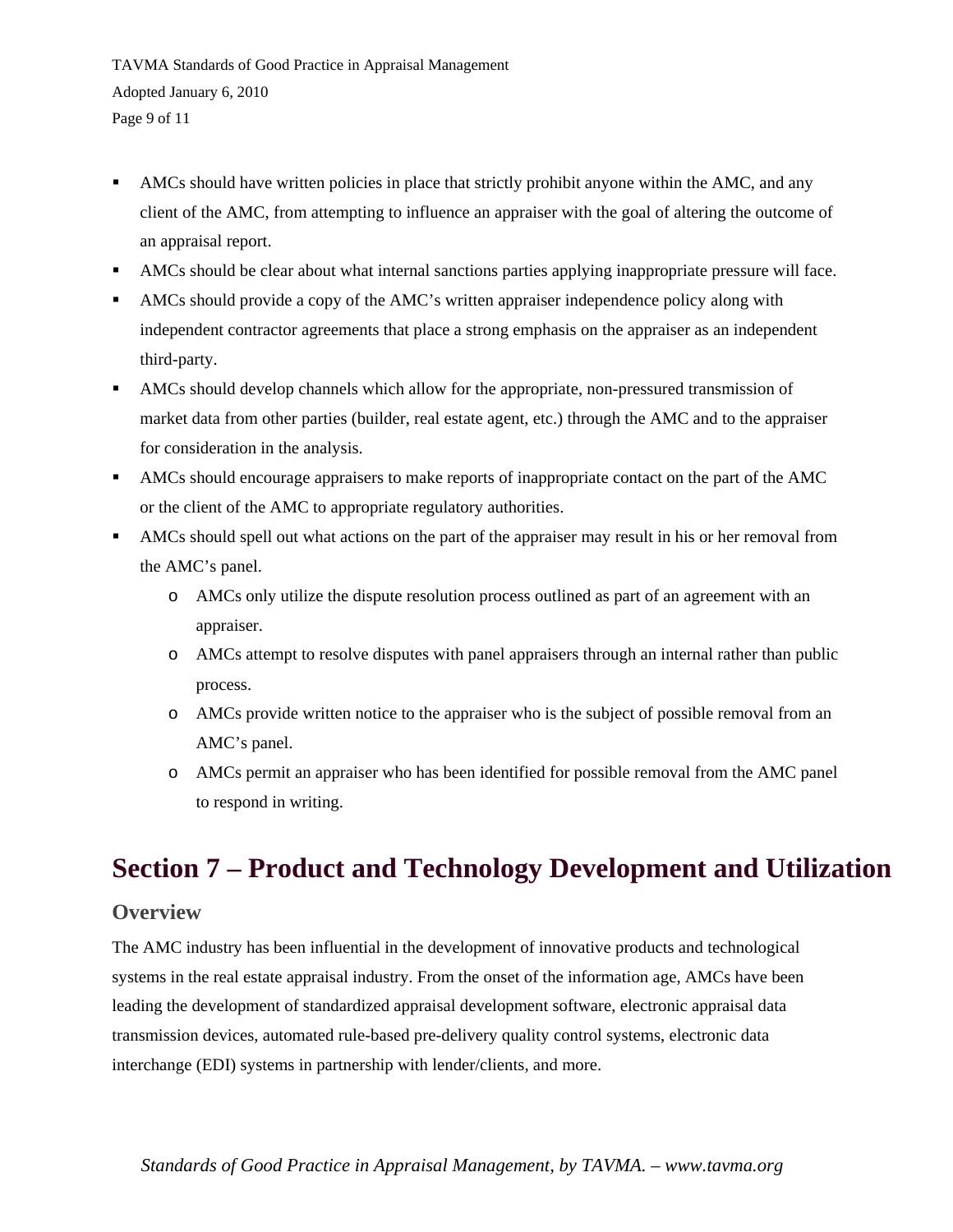TAVMA Standards of Good Practice in Appraisal Management Adopted January 6, 2010 Page 10 of 11

#### **Standard of Good Practice**

In Product and Technology Development and Utilization, an AMC should adhere to the following Standard of Good Practice.

- AMCs should have policies and systems in place to ensure the confidentiality of the data that the AMC receives from its client upon engagement for an appraisal assignment.
- AMCs should require that appraisal reports are submitted in a secure format.
- Appraisals are AMCs' core business, so investment in technological infrastructure, and information security specifically suited for the appraisal process should be among the AMCs' primary concerns.

### **Section 8 – Sales, Marketing and Administration**

#### **Overview**

There are numerous front and back office functions and roles that AMCs assume on behalf of both clients and appraisers. For instance, when an appraisal is ordered directly through an appraiser, he or she is responsible for performing each of these functions. When an appraisal is ordered through an AMC, individual appraisers are responsible only for the development and reporting of the appraisal itself. The AMC typically performs all other sales, marketing and administrative functions and AMCs should adhere to the following standards of good practice when performing these roles and marketing the AMC and appraiser panel to clients.

#### **Standard of Good Practice**

An AMC should adhere to the following Standard of Good Practice in Sales and Marketing Management.

- **Emphasize to clients the benefits of having an appraisal that is performed by a qualified and** competent appraiser.
- Accurately portray in print, online marketing materials, responses to requests for proposals, and all client communications the role of AMCs in the real estate mortgage finance settlement services industry.
- Educate clients that fees for services are based on intended use and users and the complexity of the property, and not on an appraisal form type.